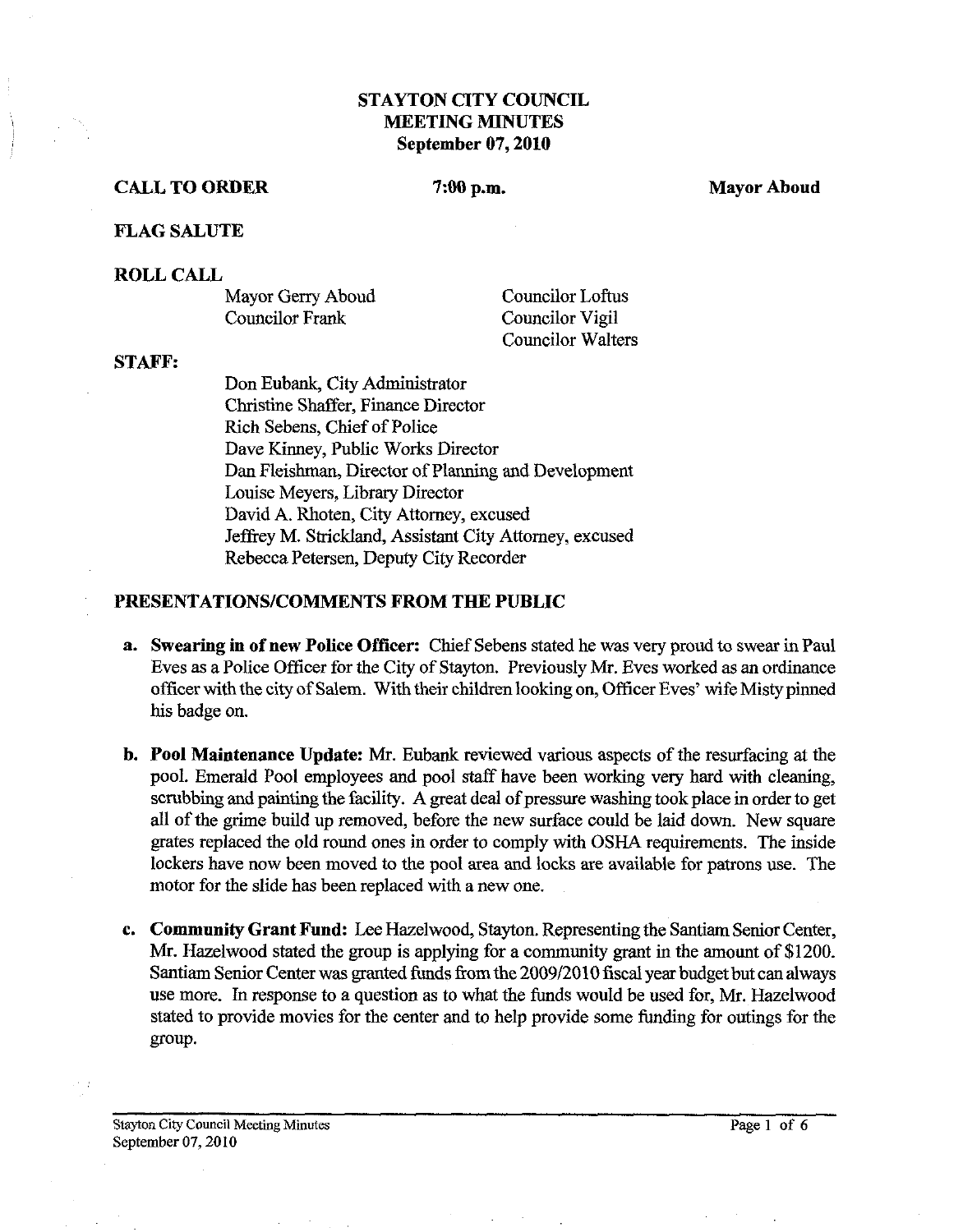**d. Personal Services Agreement:** Susan Brandt. Stavton. Ms. Brandt stated she currently serves on the Public, Education, Government Access (PEG) Commission and received a copy of the proposed agreement. This is a good step towards the total package and a good place to start. Mr. Cartwright has provided a great deal to the city in both time and resources.

Speaking in support of the personal services agreement between the City of Stayton and Ken Cartwright, John Brandt stated he feels Mr. Cartwright's proposal is very reasonable. The compensation for his services is considerably less that what others provide for the same service. His work has done a lot to increase public participation in the community, and it is evident with all of the candidates running for office in the upcoming election.

Dannv Silbemagel stated he was speaking in support of Ken Cartwight's proposal with the city as he has done a lot for the community. He helped a great deal with the Special Olympics and his proposal should be approved.

### **ANNOUNCEMENTS**

**a. Additians to the Agenda:** None.

### **CONSENT AGENDA**

### **a. August 16,2010 City Council Meeting Minutes**

**Motion:** From Councilor Frank, seconded by Councilor Walters, to approve the meeting minutes of August 16,2010 as presented. Motion passed: 3:0, 1 abstain Loftus,

Mayor Aboud readjusted some of the agenda items.

#### Personal Services Agreement with Ken Cartwright

- **a. Staff Report:** Mr. Eubank stated the city has been working with Mr. Cartwright and others for several years to establish PEG access programming. He **has** filmed Council meetings, Town Hall meetings and other city events and placed them on WAVE Cable channel 5 at his own expense. Mr. Cartwright has resigned from the PEG Commission and has requested to become an Independent Contractor to film Council meetings and other City meetings as requested. The PEG committee will be conducting fund raising activities to help pay for the services that would be provided by Mr. Cartwright. The City currently has \$525.14 in the PEG Access Trust Fund, monies donated by a private party. A fee of \$.60 per cable customer can be implemented to fund equipment but not to pay for Mr. Cartwright's services. SCTC has agreed to pay half of the \$100 filming costs of Council Meetings, as this would allow them to air Council Meetings on their Web-Site simultaneously as they are aired on Wave Broadband.
- **b. Council Deliberation:** Mayor Aboud suggested funding the agreement until the funds run out. Councilor Loftus stated approval from Council should have been received before the services were started, the Council is grateful that Mr. Cartwright has volunteered his time and services to improve the community but feel the \$25 fee for a DVD should be included in the contract and not charged separately. Councilor Frank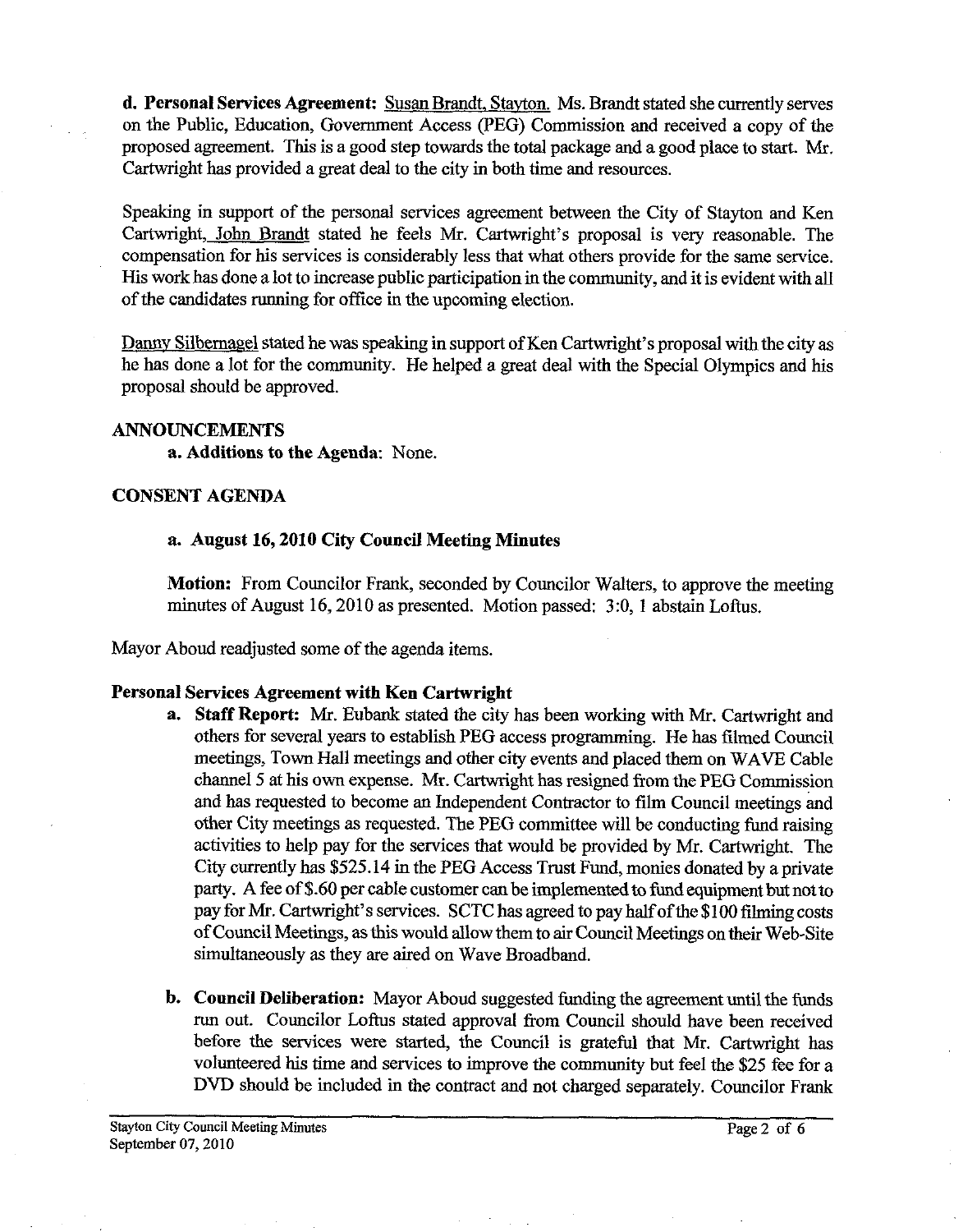stated Mr. Cartwright performs an important service to the community but cautioned implementing a \$.60 user fee to cable subscribers. Mr. Eubank stated the user fee wording was added to accommodate the possibility of charging a fee but it does not pertain to the agreement between Mr. Cartwright and the City. Councilor Vigil stated he was not in favor of any new fee and that Mr. Cartwright's services would be paid for through the PEG funds.

### **c. Council Decision:**

**Original Motion:** From Councilor Loftus, seconded by Councilor Frank, to modify the contract and correct the effective date to be September 07,2010 to January 01, 2011 if funds are available, and if on January 01, 2011 funds are still available, it will be extended another 30 days but that the Council has a full report as to PEG Commissions fund raising and cash on hand.

**Discussion:** Councilor Loftus stated he wanted the motion to include withdrawing the \$25 fee for a DVD. Councilor Frank stated he was withdrawing his second.

**First Amended Motion:** From Councilor Loftus, seconded by Councilor Frank, to change the effective date to September 07, 2010 to January 01, 2011 or until such time the funds are depleted, and to modify the contract to include a DVD instead of a separate fee being charged, and to direct staff to provide a full report on January 01, 2011 (or the first Council meeting in January 2011) as to cash on hand in the PEG fund.

**Discussion:** Councilor Walters stated \$25 for a DVD is not a lot of money as it can take a long time to prepare the DVD. He suggested approving the agreement as presented for one year since it includes a 30 day termination clause.

Councilor Frank withdrew his second from the amended motion, hearing the clarification that the current \$25. fee for the DVD is already being paid out of a different account.

**Second Amended Motion:** From Councilor Vigil, seconded by Councilor Walters to move to authorize the City Administrator to sign the Personal Services Agreement as presented.

**Discussion:** Councilor Loftus stated the motion needed to be amended to change the effective date to reflect September 07,2010.

**Second Amended Motion Passed: 4:0.** 

### **PUBLIC HEARINGS -None.**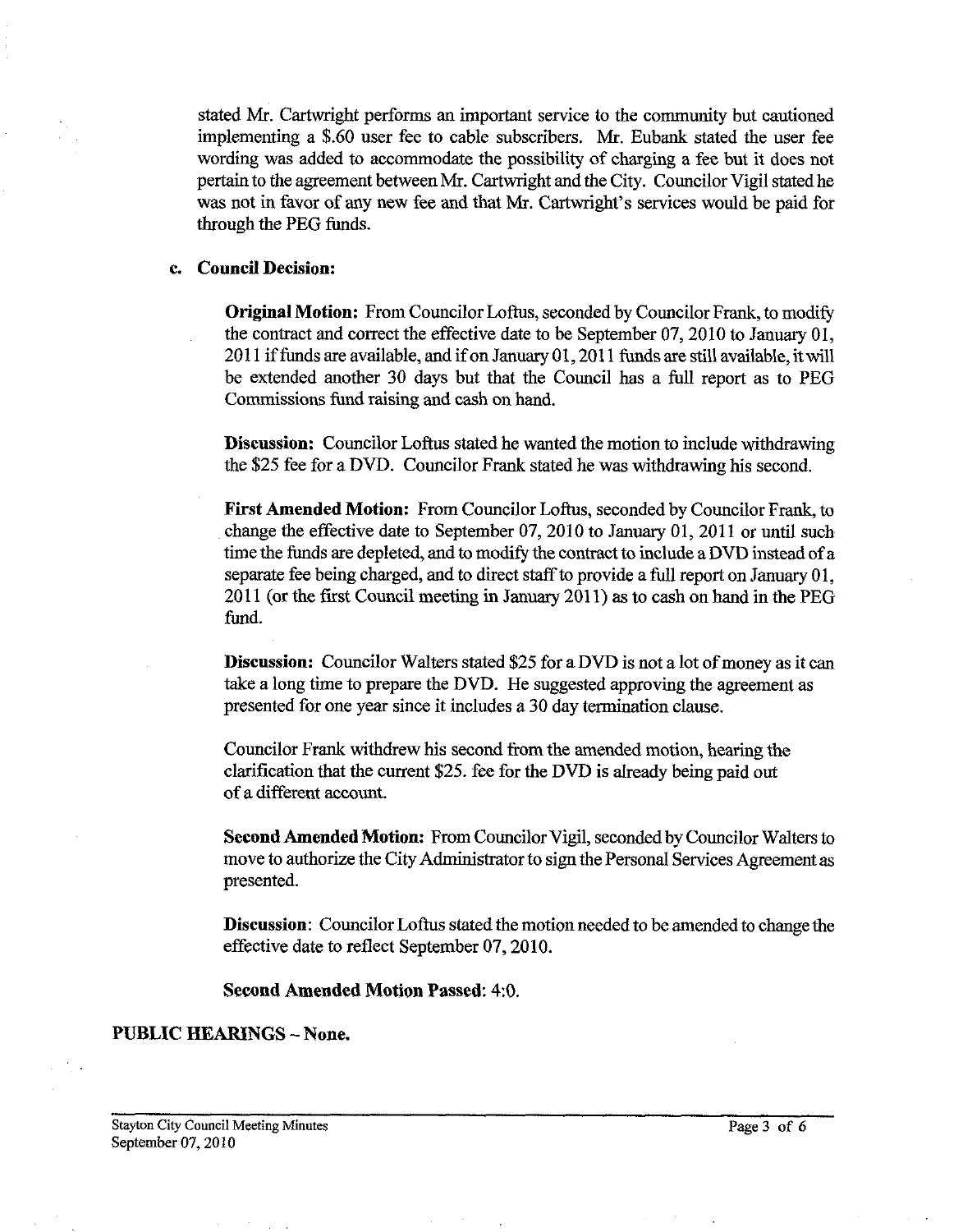### **UNFINISHED BUSINESS**

### **Ordinance No. 924 Land Use** & **Dev. Code re: Signs**

**a. Staff Report:** *Mr.* Fleishman reviewed the staff memorandum included in the packet.

**b. Council Deliberation:** Councilor **Frank** complimented staff and council for working together to come up with the sign code language and for the productive work session. Councilor Vigil asked if abandoned signs are turned around can the sign structure still be used? Mr. Fleishman answered in the affirmative. Councilor Loftus pointed out a grammatical error on page 4 that needed to be corrected.

## **c. Council Decision**

**Motion:** From Councilor Loftus, seconded by Councilor Vigil, to adopt Ordinance No. 924 as amended to reflect a change to correct a grammatical error in the document.

**Discussion:** Mr. Fleishman stated because a correction needed to take place in the document, the final approval will take place at the next meeting.

## **NEW BUSINESS**

# **Community Grant Request**

- **a. Staff Report:** Ms. Shaffer reviewed the staff report included in the packet materials, for the Grant Fund Request from Stayton/Sublimity Chamber of Commerce in the amount of \$1 150. The money they are requesting is to upgrade their phone system and website. Currently some of the chamber phones hang up on callers during the middle of a conversation and the website is outdated.
- **b. Council Deliberation:** Mayor Aboud asked Kelly Schreiber, Executive Director for the chamber if they had contacted the City of Sublimity to obtain funding from their jurisdiction. Ms. Schreiber stated they had no, as they were not aware that Sublimity had funds available. Councilor Loftus stated it was clear from reading the letter from the food bank that their organization could use funds if available. There are a lot of people in the community going hungry and if there are funds available they should be directed there frst. Mayor Aboud pointed out that the Chamber of Commerce handles a lot of business for the city with Economic Development and the Santiam Summerfest.

# **c. Council Decision**

**Motion:** From Councilor Loftus, seconded by Councilor Frank to grant the Stayton/Sublimity Chamber of Commerce \$175.

 $\bar{z}$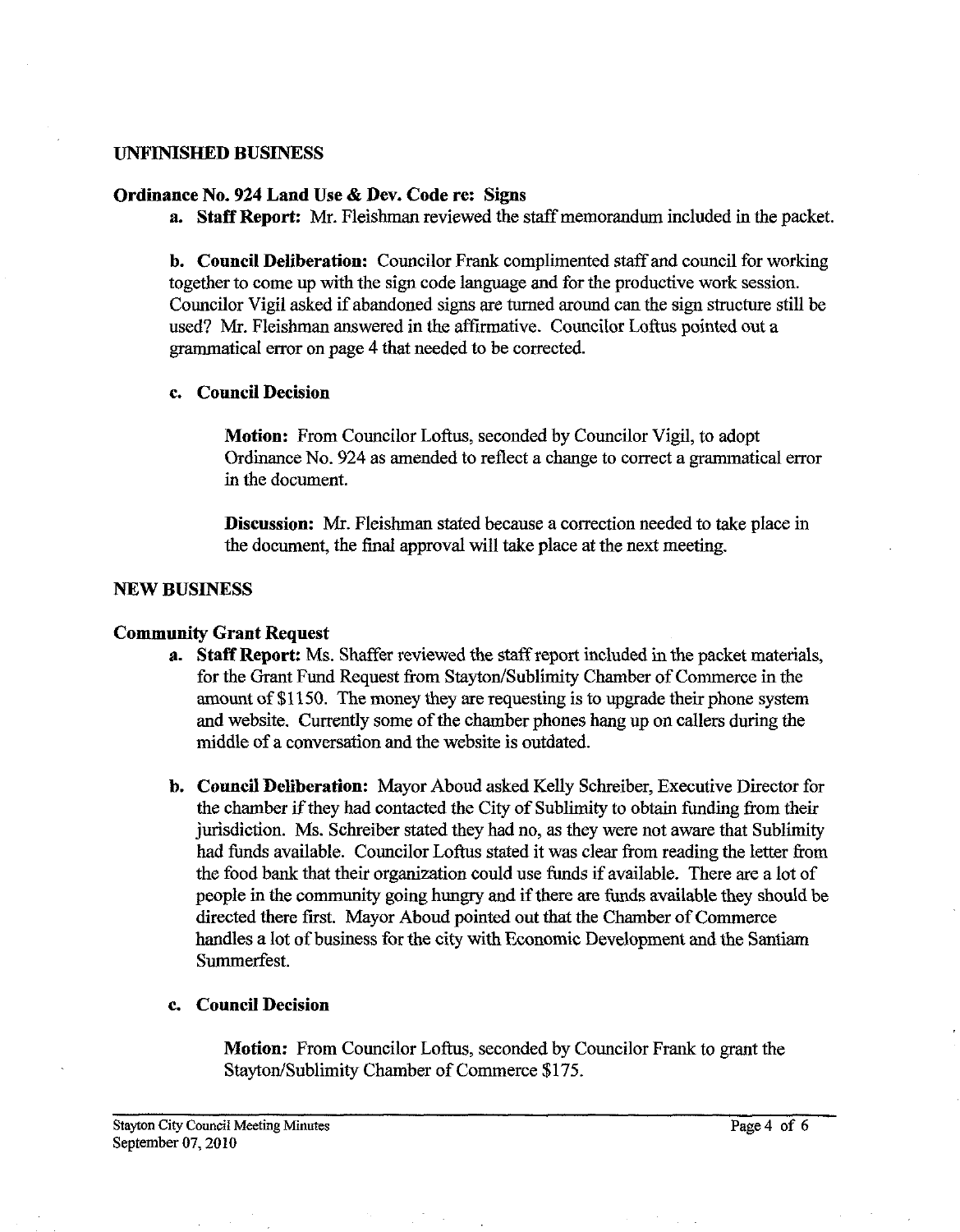**Discussion:** Councilor Walters stated if the chambers phone system is that bad, possibly raising the amount to \$300 would help. Councilor Loftus suggested the chamber contact its membership regarding needed funds for a new system. In response to a question as to the cost of a new system, Ms. Schreiber stated it would be \$665. for a four line system. Donna Posvar at SCTC is looking for a used system from a small company looking to upgrade their phone system, but has not come across one yet.

Motion passed: 4:O.

# **STAFF/COMMISSION REPORTS**

**a. Stayton Food Bank Annual Managers Report:** Mr. Eubank reviewed the managers report from Edna Rickman and stated she does a wonderful job in running the food bank.

# **PRESENTATIONS/COMMENTS FROM THE PUBLIC - none.**

# **BUSINESS FROM THE CITY ADMINISTRATOR** - none.

**BUSINESS FROM THE MAYOR – Mayor Aboud stated currently there are two vacancies on** the Park and Recreation Board and if anyone is interested in serving on the board to contact him.

# **BUSINESS PROM THE COUNCIL**

Councilor Frank stated he is very proud of his fellow councilors, the professionalism of staff and reminded those present of the upcoming Community Forum meeting scheduled for Thursday, September  $23<sup>rd</sup>$ , 6:30 pm, Santiam Memorial Hospital.

Councilor Vigil stated he is opposed to imposing a fee to citizens in the amount of \$.60 per month, and that staff needs to have clear direction to not impose a new fee to the citizens. Funds for PEG can be paid through other budget adjustments.

**Motion:** From Councilor Vigil, seconded by Councilor Walters, to direct staffto not impose any additional fees such **as** a \$.60 per customer fee.

**Discussion:** Councilor Loftus stated if the city is considering a PEG fee to be charged, the city could possibly have SCTC customers pay a fee also making it more equitable for all.

**Motion failed:** *2:2* (Vigil & Walters, yea):(Frank & Loftus, nay) Mayor Aboud broke the tie and voted no, therefore the motion failed.

Councilor Vigil stated **as** the Park and Recreation Board Liaison for the Council, a lot of discussion on the Skatepark has taken place and its time the Council move forward with a proposal.